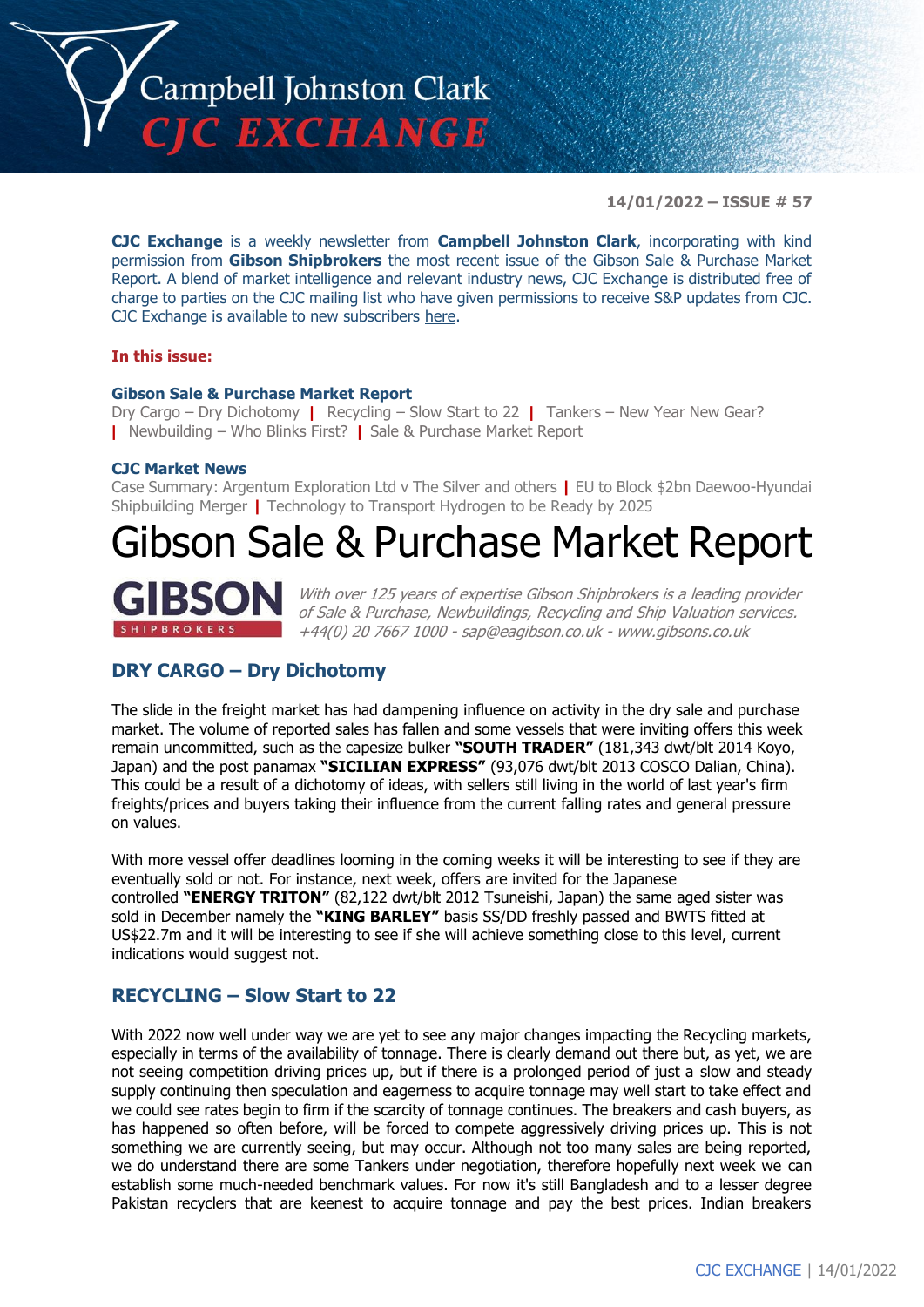

seemingly unable to compete and will wait and hope for more specialised units and green recycling tonnage to become available which is where their expertise lies.

### **TANKERS – New Year New Gear?**

The start of the year is always tricky with S&P transactions, with buyers expectant of a 'year older' discount and sellers meanwhile holding onto last year's pricing. In reality, there is no discount, the market is the market! There are a number of VLCCs in play. The Japanese owned **"TSUSHIMA"** (310,391 dwt/blt 2008 Mitsui) asked for offers this week and has gone for a reported US\$37m, which could be considered firm when viewing the poor spot earnings, but there was competition with 7-8 buyers in the mix and that will definitely help levels, as well as having a good survey position and BWTS fitted. The last of the Xihe VLCCs has been sold at auction, the **"WU YI SAN"** (318,572 dwt, blt 2012 Jiangnan Changxing) has gone at US\$38m with surveys due later this year, showing a dip (albeit an auction sale) from the October 2021 sale of the two-year younger **"E MEI SAN"** (317,952 dwt/blt 10 SWS) at US\$36.75m.

There are plentiful older Aframaxes for sale, but limited buying interest and prices are definitely under pressure. This week we hear that Sovcomflot has managed to part with the **"KAZAN"** + **"KRIMSK"** (115,700 dwt/both 2003 Hyundai HI) at US\$11.5m each.

MR2 pricing is difficult to follow. Buyers are looking for bargains, but many owners are resisting to sell and hoping for better markets. The **"PS LONDON"** (50,922 dwt/blt 2008 STX Jinhae) has gone at a low looking US\$11.8m to Greek buyers, but some discount should be given for the vessel trading DPP. There are also whispers that the same aged sister, **"PS MILANO",** has been tied up somewhere in the mid US\$11.2m range with Special Survey due this May.

# **NEWBUILDING – Who Blinks First?**

Many owners only recently returned from Christmas holidays so no big movement in the newbuilding markets. For tankers, it's a mixed outlook in terms of opportunities with a number of yards there to offer 2024 deliveries for aframax but few for suezmax and VLCC. The tanker orderbook will be around 5% of the fleet from the mid of this year onwards and many expect a rebound in the tanker market at some point this year (perhaps even Posidonia will go ahead in June providing momentum, rightly of wrongly!) so we expect some newbuilding demand at some point as the fleet supply situation comes into focus. Dramatic falls in current newbuilding pricing levels are unlikely and we notice a number of non-tanker players eyeing the tanker market (container owners) and they may well move quicker than traditional tanker owners for opportunities once the trading market improves.

On bulkers there remains a reasonable supply of 2nd half 2023 slots on the medium sizes however yards continue to hold their pricing. Orderbooks remain at manageable levels and this combined with the substantial increase in modern 2nd hand values and a still good trading market (indexes down but still very profitable) would point towards some increase on newbuilding enquiry coming we believe.

# **Gibson Sale & Purchase Market Report**

#### **S&P SALES**

| <b>Vessel Name</b> | <b>DWT</b> | <b>Built</b> | Yard | <b>Buyers</b> | <b>Price</b><br>(s/m) | <b>Notes</b> |  |
|--------------------|------------|--------------|------|---------------|-----------------------|--------------|--|
| <b>BULKERS</b>     |            |              |      |               |                       |              |  |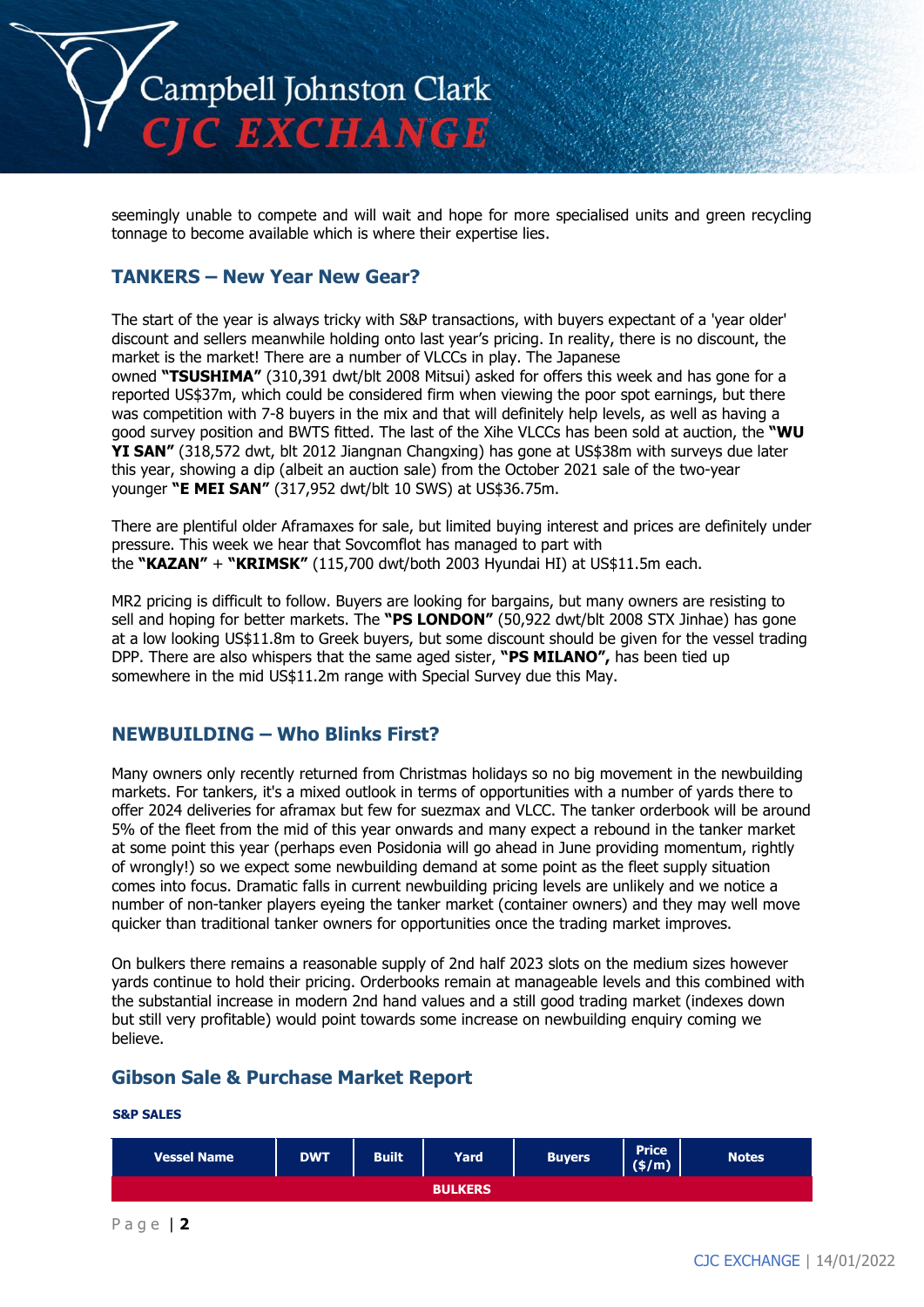Campbell Johnston Clark<br>CJC EXCHANGE

| <b>ASL JUPITER</b>                       | 87,052  | 2005      | IHI (JPN)                                   | Chinese buyer                                     | 13.15             | SS due 8/23. BWTS<br>fitted.                        |  |
|------------------------------------------|---------|-----------|---------------------------------------------|---------------------------------------------------|-------------------|-----------------------------------------------------|--|
| EL SOL SALE                              | 75,894  | 2002      | Kanasashi (JPN) Chinese buyer               |                                                   | 11.5              | SS due 10/22.                                       |  |
| <b>OCEAN DOTEY</b>                       | 70,153  | 1995      | Sumitomo<br>(JPN)                           |                                                   | 7.8               | SS overdue 4/21 -<br>passed???                      |  |
| <b>DIAMOND STARS</b>                     | 55,427  | 2011      | <b>Bulyard (BUL)</b>                        |                                                   | low <sub>17</sub> | SS psd 6/21. BWTS<br>fitted.                        |  |
| <b>SPARROW</b>                           | 53,459  | 2005      | Imabari (JPN)                               |                                                   | 13.5              | SS psd 7/20.                                        |  |
| <b>LONGSHORE</b>                         | 34,399  | 2010      | (KRS)                                       | SPP Tongyeong European buyer                      | 15.8              | SS psd 3/20.                                        |  |
| <b>UNIVERSE ALLIANCE</b>                 | 28,510  | 1994      | Kanda (JPN)                                 |                                                   | 4.5               | SS due 7/23. BWTS<br>included, due 7/22.            |  |
| <b>UNIVERSE HONESTY</b>                  | 28,250  | 2000      | Imabari (JPN)                               |                                                   | 6.8               | SS psd 2/20. Sale inc<br>BWTS (due 7/22).           |  |
| <b>BAO TENG</b>                          | 20,086  | 1997      | Saiki (JPN)                                 |                                                   | 5                 | SS due 7/22.                                        |  |
|                                          |         |           | <b>TANKERS</b>                              |                                                   |                   |                                                     |  |
| <b>WU YI SAN</b>                         | 318,572 | 2012      | Jiangnan<br>Changxing<br>(CHN)              |                                                   | $38*$             | *Xihe forced sale, SS<br>due 10/22.                 |  |
| <b>TSUSHIMA</b>                          | 310,391 | 2008      | Mitsui (JPN)                                |                                                   | reg 37            | SS psd 9/21. BWTS<br>fitted.                        |  |
| KAZAN + KRIMSK                           | 115,700 | both 2003 | Hyundai HI<br>(KRS)                         |                                                   |                   | 11.5 each SS due 10/23.                             |  |
| <b>TORM EMILIE</b>                       | 74,999  | 2004      | Hyundai Ulsan<br>(KRS)                      | Union Maritime /<br><b>Union</b><br>Petrochemical | 13.5              | DD due 10/22. Deck<br>heaters.Scrubber fitted.      |  |
| <b>STENA PRESIDENT</b>                   | 64,999  | 2007      | Split (CRT)                                 | Nigerian buyer                                    | 11.2              | Deepwell. Ice 1B.<br>Trading dirty. SS due<br>9/22. |  |
| <b>PS LONDON</b>                         | 50,922  | 2008      | <b>STX Jinhae</b><br>(KRS)                  | Laskaridis Shipping                               | 11.8              | Deepwell. Ice 1A. Dirty<br>trading. SS due 2/23.    |  |
| <b>PS MILANO</b>                         | 50,554  | 2008      | <b>SPP Sacheon</b><br>(KRS)                 |                                                   | 11.2              | Deepwell. Dirty<br>trading. SS due 5/22.            |  |
| BOWMORE + ARDBEG                         | 34,700  | both 2008 | Fujian Mawei<br>(CHN)                       | <b>Pioneer Tankers</b>                            | 23.5 each         | Twin engine. SS psd<br>$10+11/21.$                  |  |
|                                          |         |           | <b>GENERAL CARGO / MULTI-PURPOSE</b>        |                                                   |                   |                                                     |  |
| <b>GLORY ATLANTIC</b>                    | 19,633  | 2006      | DP Shipbuilding Swiss buyer<br>& Eng. (IDA) |                                                   | 16.5              | Cement carrier.                                     |  |
| <b>CONTAINERS / RO-RO / REEFER / PCC</b> |         |           |                                             |                                                   |                   |                                                     |  |
| <b>CHESAPEAKE BAY</b>                    | 50,786  | 2003      | Samsung (KRS) Hapag-Lloyd                   |                                                   | 55                | 4051 TEU. Gearless.                                 |  |
| <b>ST EVER</b>                           | 33,407  | 2011      | <b>Naikai</b><br>Innoshima<br>(JPN)         | Wan Hai Lines                                     | 46.5              | 2553 TEU. Gearless.                                 |  |
| <b>MOUNT GOUGH</b>                       | 23,673  | 2016      | Zhejiang Ouhua CMA CGM<br>(CHN)             |                                                   | 42.2              | 1730 TEU. Geared.                                   |  |
| <b>GAS</b>                               |         |           |                                             |                                                   |                   |                                                     |  |
| <b>CAPTAIN NICHOLAS ML</b>               | 58,690  | 2008      | Hyundai Ulsan<br>(KRS)                      | <b>MOL India</b>                                  | 47                | 80,645 cbm. SS due<br>7/23.                         |  |
| <b>NEWBUILDING ORDERS</b>                |         |           |                                             |                                                   |                   |                                                     |  |

| <b>Ordering Client</b> | Vessel Type $\left \frac{\mathsf{Size}\,/\,\mathsf{No.}}{\mathsf{of}\, \mathsf{units}}\right $ |                           | Shipyard<br>(Country)   | <b>Delivery</b> | <b>Price</b><br>(5m) | <b>Notes</b> |  |
|------------------------|------------------------------------------------------------------------------------------------|---------------------------|-------------------------|-----------------|----------------------|--------------|--|
| <b>BULKERS</b>         |                                                                                                |                           |                         |                 |                      |              |  |
| <b>NYK Line</b>        | Capesize                                                                                       | 180,000<br>$dwt \times 2$ | Nihon Shipyard<br>(JPN) | 2024-2025       |                      | LNG fuel.    |  |
| <b>NYK Line</b>        | Capesize                                                                                       | 180,000<br>dwt x 1        | Namura (JPN)            | 2024            |                      | LNG fuel.    |  |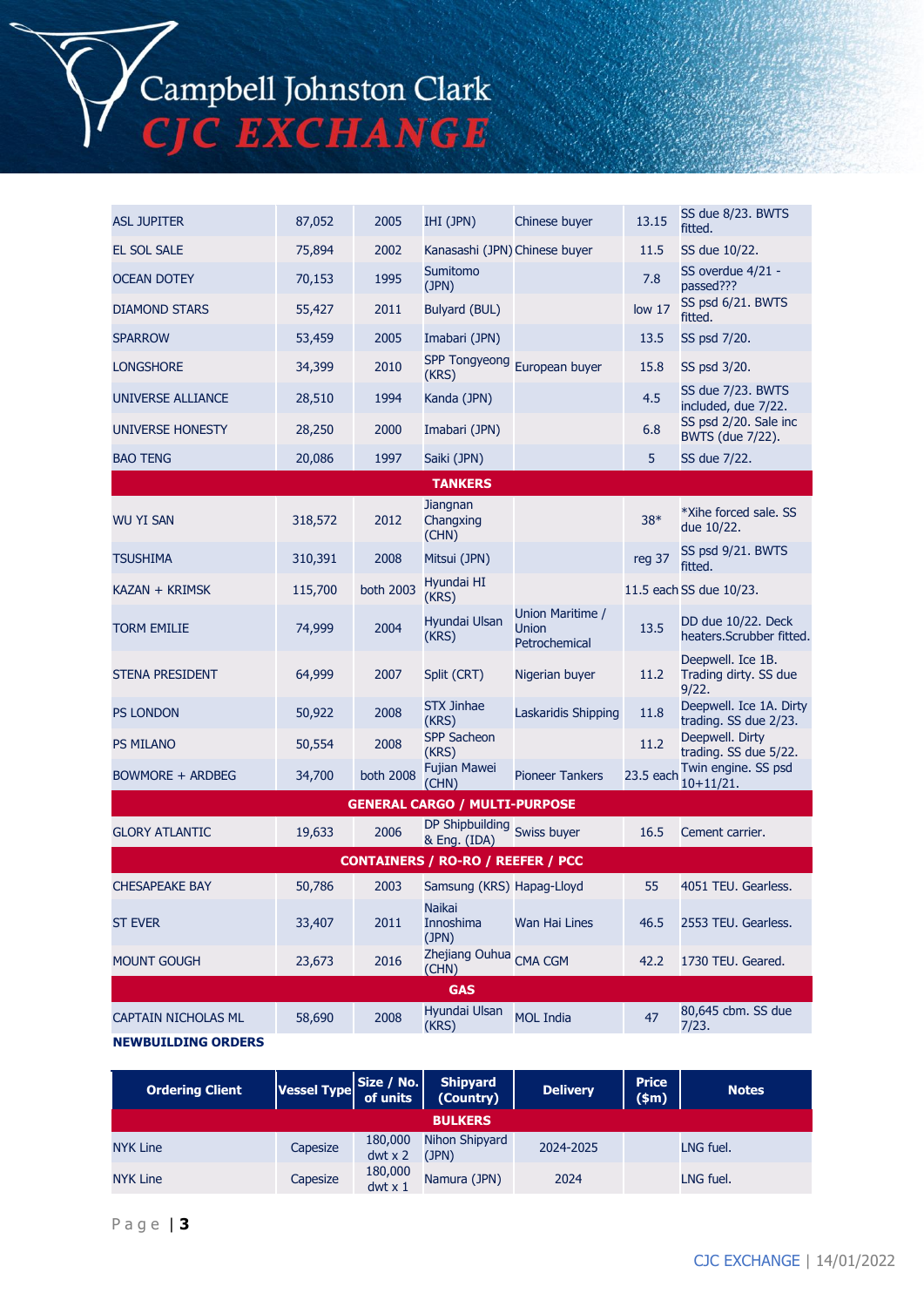# Campbell Johnston Clark C EXCHANGE

NYK Line Capesize 180,000 dwt x 1 SWS (CHN 2024 LNG fuel. Sumitomo Corp Kamsarmax 81,000 dwt Oshima (JPN) x 1 2025 **Ammonia duel fuel.** Hua Xia FL Ultramax 64,000 dwt NACKS (CHN) 2024 x 2 **CONTAINERS/RO-RO/REEFER/PCC** MSC Containership 15,000 TEU Hyundai Samho 2024 182.4 LNG dual fuel. x 6 Sinolines Containership <sup>2</sup>,400 TEU x Yangzijiang (CHN) <sup>2024</sup> <sup>40</sup>  $\frac{1,000}{2}$  Containership  $\frac{1,000}{2}$  Daesun (KRS) 2023-2024 22  $\overline{2}$ Namsung Shipping (Dong<br>Young Shipping) Namsung Shipping (Dong containership 1,000 TEU x Daesun (KRS) 2023-2024 22<br>Young Shipping) **GAS (LNG / LPG / LAG / CO2)** Maran Gas LNG 174,000 cbm +2  $174,000$  DSME (KRS) 2025 210\* \*Declared options.<br>174,000 Cancelare (KBC) 2024 2025 NYK LNG 174,000  $cbm \times 1$ Samsung (KRS) 2024 203.5 China Merchants LNG 174,000 cbm x 1+1 Hudong-**Zhonghua** (CHN) 2025 LOI. CNOOC+MOL (Joint Venture) LNG 174,000 cbm x 6 Hudong-**Zhonghua** (CHN) 2024-2026 196 SK Shipping LNG 174,000  $cbm \times 1$ Hyundai Samho Hyundai Samho<br>
(KRS) 2024 217.9 Against TC to Mitsui & Co. Hartmann Schiffahrts LPG/LEG x 3 7,200 cbm Nantong CIMC Nantong CIMC 2024 Ethylene capable. LNG<br>
(CHN) duel fuel. duel fuel.

#### **Recycling Activity**

| <b>Vessel Name</b> | <b>BUILT</b> | <b>DWT</b> | <b>LWT</b>    | <b>Delivery</b> | <b>Price</b><br>$(\frac{2}{3}) lwt)$ | <b>Notes</b>                                       |
|--------------------|--------------|------------|---------------|-----------------|--------------------------------------|----------------------------------------------------|
|                    |              |            | <b>TANKER</b> |                 |                                      |                                                    |
| <b>PROSPERITY</b>  | 1997 / Korea | 19,481     | 5,341         | India           | 930                                  | Incl 740 tons of St-St<br>$(515$ of solid)         |
| <b>EXPRESS</b>     | 1999 / Japan | 8,821      | 2,99          | India           | 830                                  | Incl 380 tons of St-St<br>$(280 \text{ of solid})$ |

#### **Recycling Prices (US\$/LWT)**

|                                                                   | <b>Bangladesh Pakistan</b> |         | <b>India</b>                    | <b>Turkey</b> |
|-------------------------------------------------------------------|----------------------------|---------|---------------------------------|---------------|
| Tank/Cont/Ro-<br>Ro/Capes/LPG/PCC                                 | 605/620                    | 595/610 | 575/585                         | 340/355       |
| Dry Cargo/Bulk/Tween/Gen<br>Cargo                                 | 590/605                    | 585/595 | 565/575                         | 330/340       |
| <b>Newbuild and Second</b><br>Hand Values $(\frac{4}{3}$ million) |                            |         |                                 |               |
|                                                                   |                            |         | Newbuild 5 Year Old 10 Year Old |               |
| <b>Tankers</b>                                                    |                            |         |                                 |               |
| <b>VLCC</b>                                                       | 113                        | 73      | 48                              |               |
| <b>SUEZMAX</b>                                                    | 76                         | 49      | 31.5                            |               |
| <b>AFRAMAX</b>                                                    | 60                         | 43.25   | 28.5                            |               |
| <b>MR</b>                                                         | 42                         | 31      | 20                              |               |
| <b>Bulkers</b>                                                    |                            |         |                                 |               |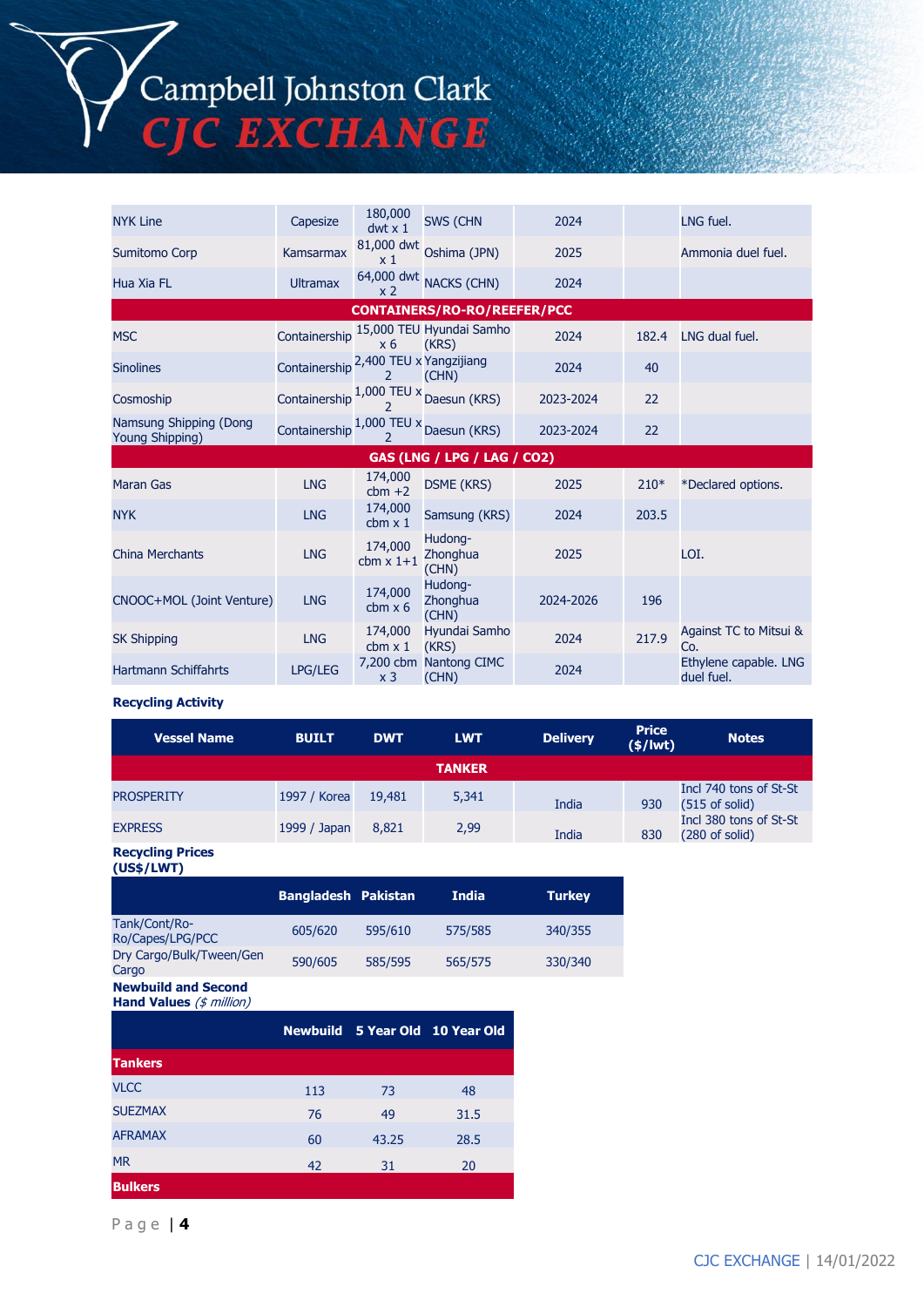

| <b>CAPESIZE</b>                                                              | $60.5^{\circ}$ | 42              | 34       |  |  |  |
|------------------------------------------------------------------------------|----------------|-----------------|----------|--|--|--|
| <b>KAMSARMAX / PANAMAX</b>                                                   | $35^$          | 33k             | 23.5/21p |  |  |  |
| <b>ULTRAMAX / SUPRAMAX</b>                                                   | $33^$          | 30 <sub>u</sub> | 21       |  |  |  |
| <b>HANDYSIZE</b>                                                             | $29.5^{\circ}$ | 26              | 18.5     |  |  |  |
| ^=Chinese price (otherwise based upon Japanese / Korean country of<br>build) |                |                 |          |  |  |  |

This report has been produced for general information and is not a replacement for specific advice. While the market information is believed to be reasonably accurate, it is by its nature subject to limited audits and validations. No responsibility can be accepted for any errors or any consequences arising therefrom. No part of the report may be reproduced or circulated without our prior written approval. © E.A. Gibson Shipbrokers Ltd **2021.**

# CJC Market News



Campbell Johnston Clark (CJC) is a medium-sized international law firm advising on all aspects of the shipping sector, from ship finance to dry shipping and comprehensive casualty handling, and all that happens in between. Today, we have offices in London, Newcastle, Singapore and Miami.

# **Argentum Exploration Ltd v The Silver and All Persons claiming to be interested in and/or to have rights in respect of the Silver (The "SS Tilawa") [2020] EWHC 3434**



As **Background.** The Claimant is a UK, Argentum Exploration Ltd ('Argentum') whose business is to locate and salvage lost and sunken valuables. This matter centres around the recovery of silver bars from the wreck of the *SS Tilawa.*

On 24 November 1942, the *SS Tilawa* was sunk in the Indian Ocean by Japanese torpedoes. She was carrying 2364 bars of silver, a cargo which is today valued at nearly USD \$43 million. In 2017, Argentum retrieved these silver bars from

the wreck and transported them to Southampton, where they were declared as the Receiver of Wreck pursuant to section 236 of the Merchant Shipping Act 1995.

Initially, Argentum laid claim to the cargo as unclaimed wreck. However, on the 14 September 2018 the Government of the Republic of South Africa (the 'RSA') claimed ownership of the bars. The claimant commenced an action in rem on 1 October 2019, seeking a declaration that it was the rightful owner, and failing that, a salvage reward for recovery of the property. On 25 March 2020 the RSA issued an application to the court for immunity, pursuant to the State Immunity Act 1978 (the 'SIA') and Article 25 of the Salvage Convention.

**Held.** The Republic of South Africa is not entitled to immunity under the SIA.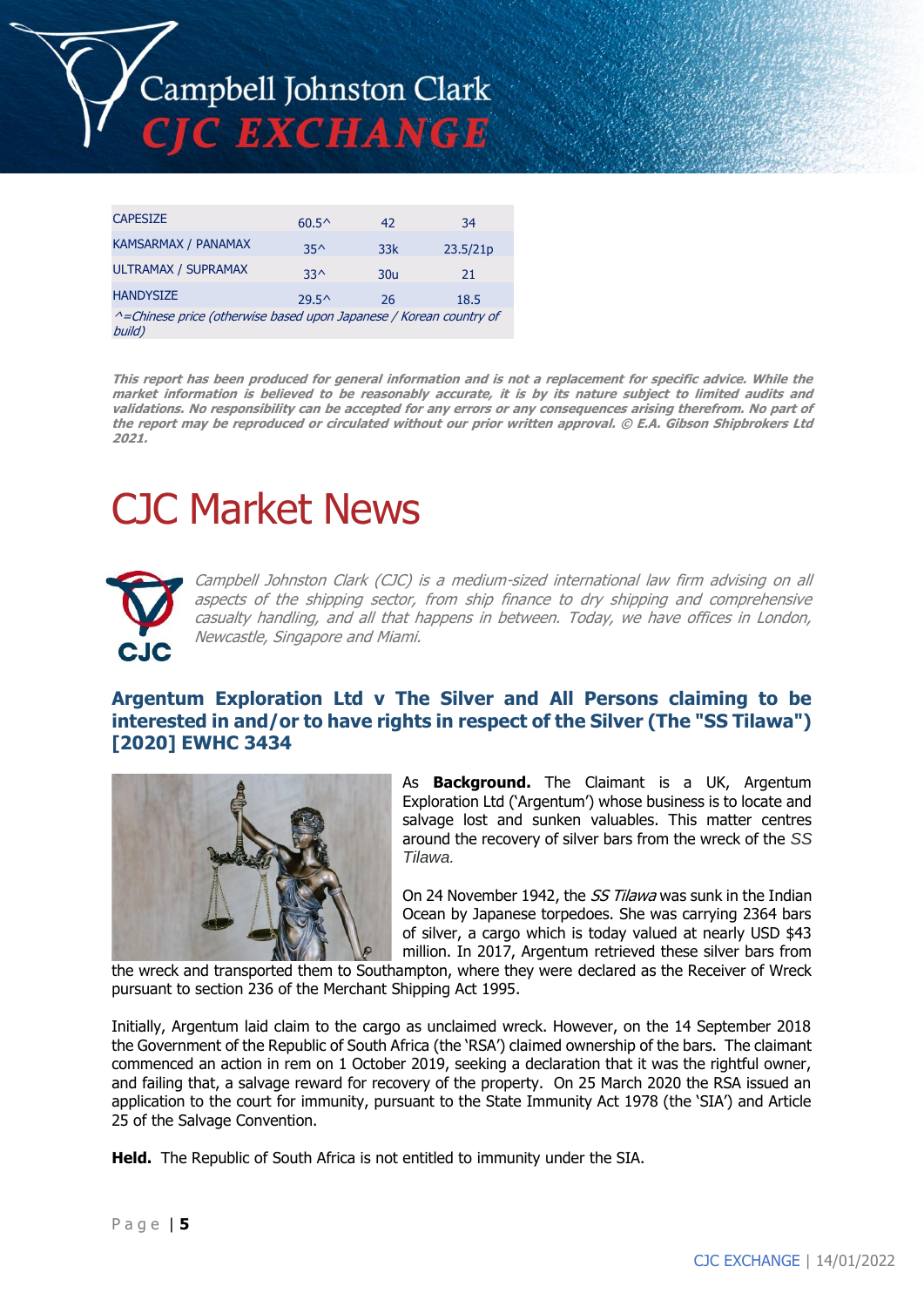

The SIA establishes that "a State is immune from the jurisdiction of the courts of the United Kingdom except as… [for] an action in rem against a cargo belonging to that State if both the cargo and the ship carrying it were, at the time when the cause of action arose, in use or intended for use for commercial purposes".

The SIA defines commercial purposes in [section 17,](https://uk.westlaw.com/Document/IBA443A30E44911DA8D70A0E70A78ED65/View/FullText.html?originationContext=document&transitionType=DocumentItem&ppcid=36a5eca4777141edbefb4401bd894e42&contextData=(sc.Search)) in conjunction with section 3(3), as being for the purposes of transactions or activities including any contract for the supply of goods or services, any loan or other transaction for the provision of finance and any guarantee or indemnity in respect of any such transaction; and any other transaction or activity into which a State enters or in which it engages otherwise than in the exercise of sovereign authority.

The claimants argued that at the time of salvage in 2017, the SS Tilawa, along with the silver bars, retained the same status they had at the time of sinking in 1942. As the vessel was in use for commercial purposes at that time, and the silver bars were a cargo in use for the purposes of a commercial contract for the carriage of goods, the RSA is not entitled to the immunity it seeks.

The RSA argued that the status of the vessel and bars at the time of sinking is irrelevant. At the time the cause of action arose for salvage, in 2017, the property had been sitting at the bottom of the Indian Ocean for more than 70 years so were not in use or intended for use for commercial purposes. Further, if the status in 1942 is relevant, the RSA submitted the bars were intended for use by the South African mint for coinage; not a commercial purpose but a sovereign one.

Upon considering evidence put forward by both sides, the court decided that the status of the vessel and her cargo at the time of sinking was relevant, and was the pivotal issue before the court. The court found that the SS Tilawa was being used for commercial services in 1942 as the silver bars were being transported from India to South Africa pursuant to a contract of carriage. The bars had been purchased by the South African government on terms of a fob contract of sale. In conclusion, the court decided that the evidence before it clearly showed that the silver bars were intended for a commercial purpose in 1942, and nothing had changed their status over the 70 years until their salvage in 2017.

Regarding the RSA's claim that the bars were intended for a sovereign purpose, the court recounted the details of the Altair [2008] 2 Lloyd's Reports 90. This case involved a grain vessel which grounded in 2006, carrying grain intended for public distribution by the Grain Board of Iraq. The resulting salvage award was challenged by the Iraqi government on the grounds of state immunity pursuant to the SIA. The immunity challenge failed on the basis that the Grain Board was a separate entity from the Iraqi Government. However, in addition, when the Grain Board entered an LOF contract for the salvage of the vessel it did so outside its sovereign authority and was therefore not entitled to immunity under the SIA.

Applying the Altair, the court found that although the silver bars were intended for government mint upon arrival, this did not change the status of the cargo as commercial cargo during shipping. The goods had been bought commercially and were being shipped commercially.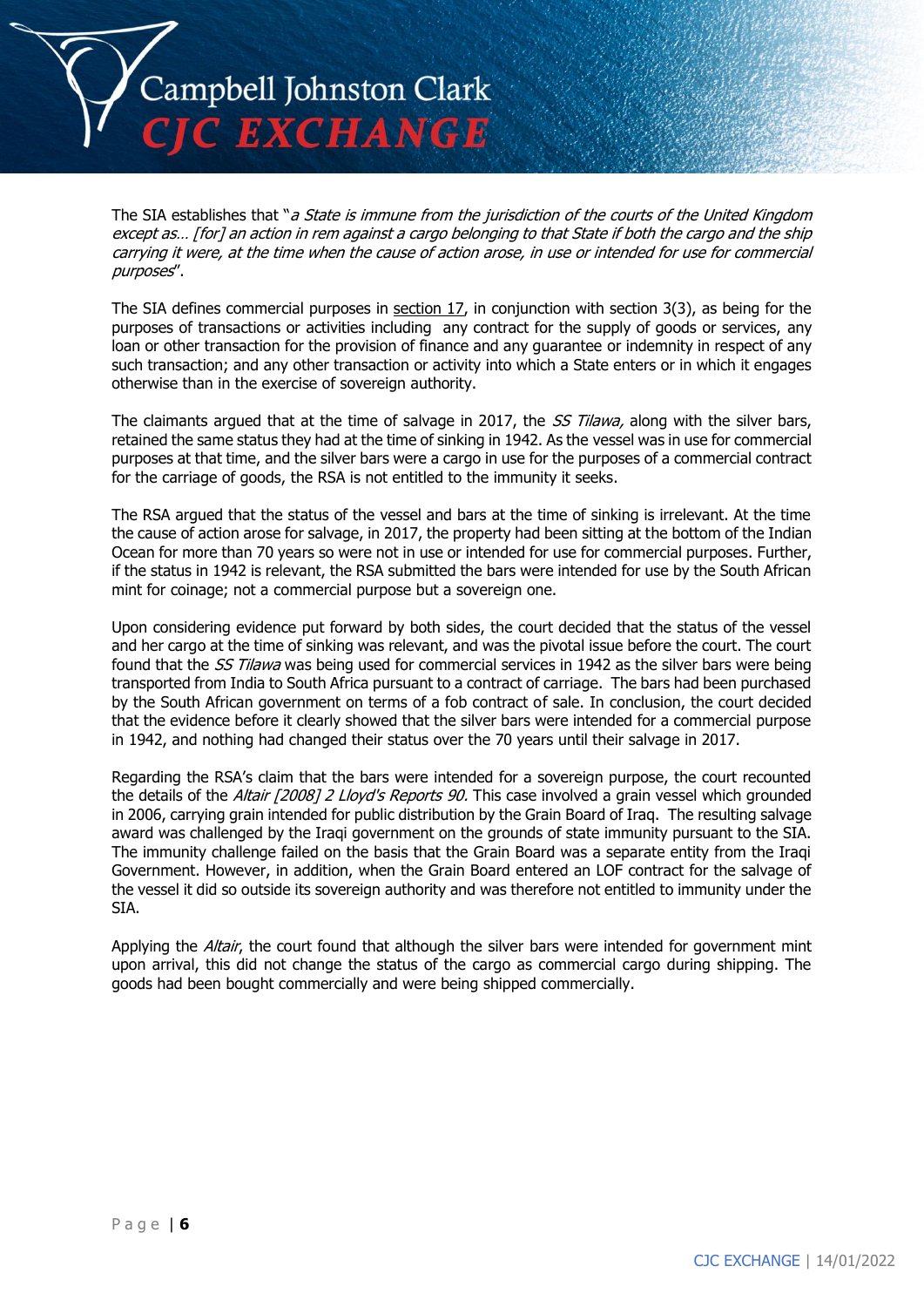

# **EU to Block \$2bn Daewoo-Hyundai Shipbuilding Merger**



EU competition officials are preparing to block the proposed merger between two of the world's biggest shipbuilders in South Korea - Daewoo Shipbuilding & Marine Engineering (DSME) and Hyundai Heavy Industries (HHI).

This will be the first time Brussels has decided to veto a corporate tie-up since 2019, when a proposal to merge India's Tata Steel and Germany's Thyssenkrupp was rejected over concerns that it would drive up prices for consumers.

The proposed partnership between DSME and HHI was first announced in 2019, at which point the EC launched an in-depth investigation into the proposed merger under the EU Merger Regulation. As part of this process, Brussels had demanded that the companies provide solutions to the concerns that the merger would reduce competition in different cargo shipbuilding markets across the globe. The investigation had been suspended a number of times due to delays as a result of the covid-19 pandemic and also insufficient information being provided by the parties within the requisite timeframe.

The final decision on the merger is likely to be announced this week. Regulators in Singapore, China and Kazakhstan have approved the merger. However, the deal will need approval from the EU, South Korea and Japan for completion.

The two South Korean shipbuilders are known in the market for manufacturing ships that carry superchilled liquefied natural gas (LNG). Blocking the merger is expected to help protect European consumers from paying higher prices for LNG.

# **Technology to Transport Hydrogen to be Ready by 2025**



In a major breakthrough in the supply of clean energy, the shipbuilding arm of Hyundai Heavy Industries Group, Korea Shipbuilding & Offshore Engineering (KSOE) has stated that it expects to have the technology to transport hydrogen by ship by 2025.

As the shipping industry comes under increasing pressure to deliver a supply of clean energy and have the first net-zero ships ready to enter the global fleet by 2030, the news comes at a welcome time.

Currently, the key issue with the transportation of hydrogen is the need to maintain a temperature of minus 253 degrees celsius, ensuring that it stays in liquid form whilst also preventing the risk that the transporting vessel could crack under such a temperature.

Yoo Byeong-yong, vice president with KSOE Energy System Research Institute stated: "*we already have developed a concept ship with a capacity of 20,000 cubic metres.*" As the technology develops, the capacity will expand, allowing for the transportation of greater quantities.

According to estimates in South Korea, the building of 20 ships with a capacity of 20,000 cubic metres is expected to be underway by 2030, with a further 200 vessels of 170,000 cubic metres after 2040.

"*We foresee the global hydrogen market will grow rapidly after 2030 and demand for ships will grow accordingl*y" said Yoo in a video interview at the CES tech trade show in Las Vegas.